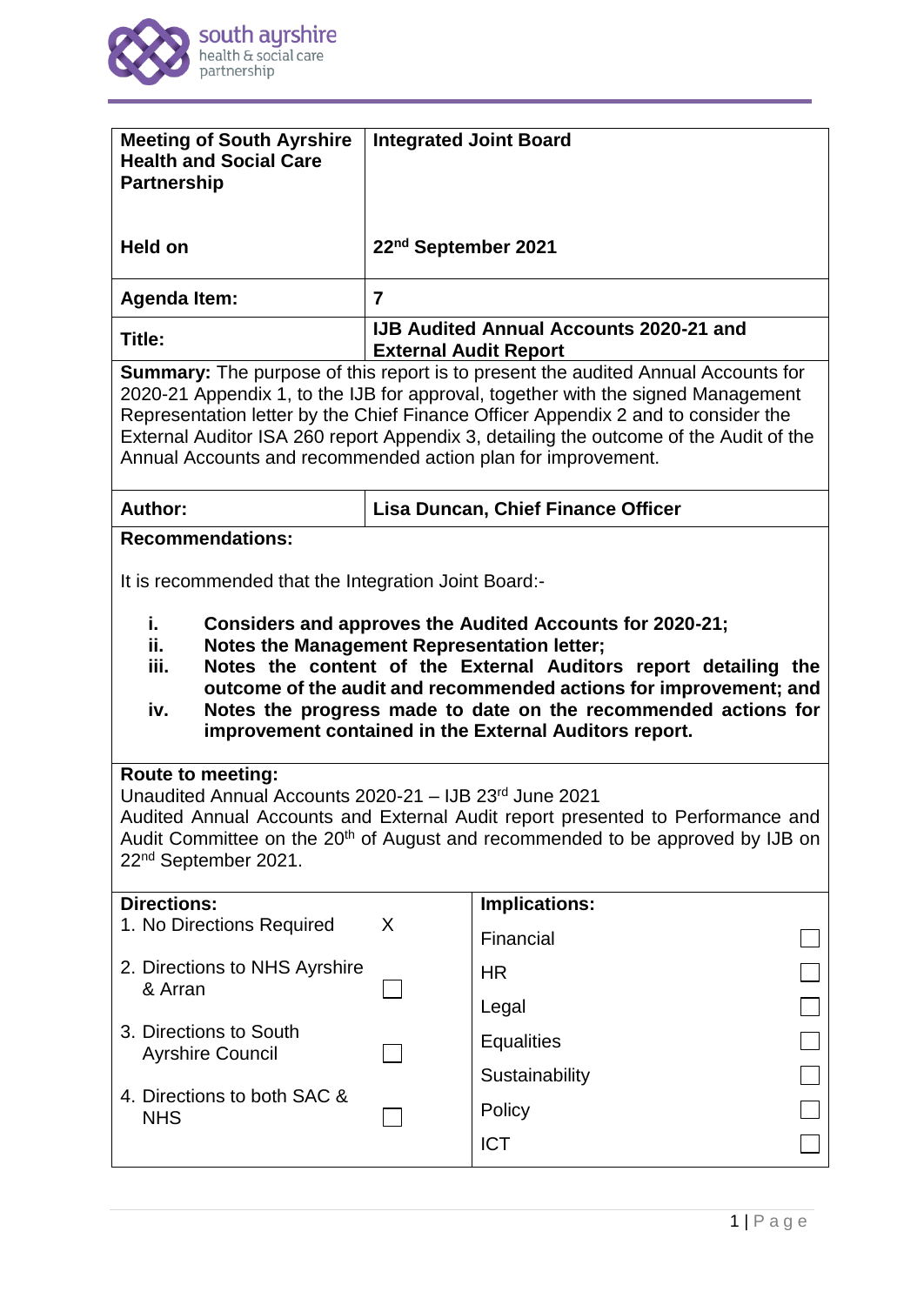

# **Audited Annual Accounts 2020-21**

# **1. PURPOSE OF REPORT**

1.1 The purpose of this report is to present the Audited Annual Accounts for 2020- 21 to the IJB for approval, together with the signed Management Representation letter by the Chief Finance Officer and to consider the External Auditors ISA 260 report, detailing the outcome of the audit of the annual accounts and recommended action plan for improvement.

# **2. RECOMMENDATION**

- **2.1 It is recommended that the Integration Joint Board:**
	- **I. Considers and approves the Audited Accounts for 2020-21;**
	- **II. Notes the Management Representation letter;**
	- **III. Notes the content of the External Auditors report detailing the outcome of the audit and recommended actions for improvement; and**
	- **IV. Notes the progress made to date on the recommended actions for improvement contained in the External Auditors report.**

# **3. BACKGROUND INFORMATION**

- 3.1 The IJB is specified in legislation as a 'section 106' body under terms of Local Government Scotland Act 1972 and as such is expected to prepare annual accounts in compliance with the Code of Practice on Accounting for Local Authorities in the United Kingdom supported by International Financial Reporting Standards (IFRS), unless legislation or statutory guidance requires different treatment. The Local Authority (Scotland) Accounts Advisory Committee (LASAAC) issued Additional Guidance for the Integration of Health and Social Care on accounting for Covid Funding Streams and PPE. This guidance has been developed to support consistency of treatment and the appropriate implementation of financial reporting in relation to additional income and expenditure incurred in responding to the pandemic.
- 3.2 The IJB Members must consider the unaudited accounts at a meeting held no later than the 31<sup>st</sup> of August. The IJB, or a committee whose remit includes audit and governance must consider the audited accounts and aim to approve the Annual Accounts for signature no later than 30<sup>th</sup> of September, with publication no later than the 31<sup>st</sup> of October.
- 3.3 The unaudited annual accounts were presented to the IJB on the 23<sup>rd</sup> of June, published on South Ayrshire Council and South Ayrshire Health and Social Care Partnership website for public inspection until the 31<sup>st</sup> of July.
- 3.4 The draft Annual Accounts 2020/21 were presented to the Audit and Performance Committee along with the external audit ISA 260 report on the 20<sup>th</sup> of August. Both reports are now presented to the IJB for formal approval. A copy of the management representation letter will be signed and passed to the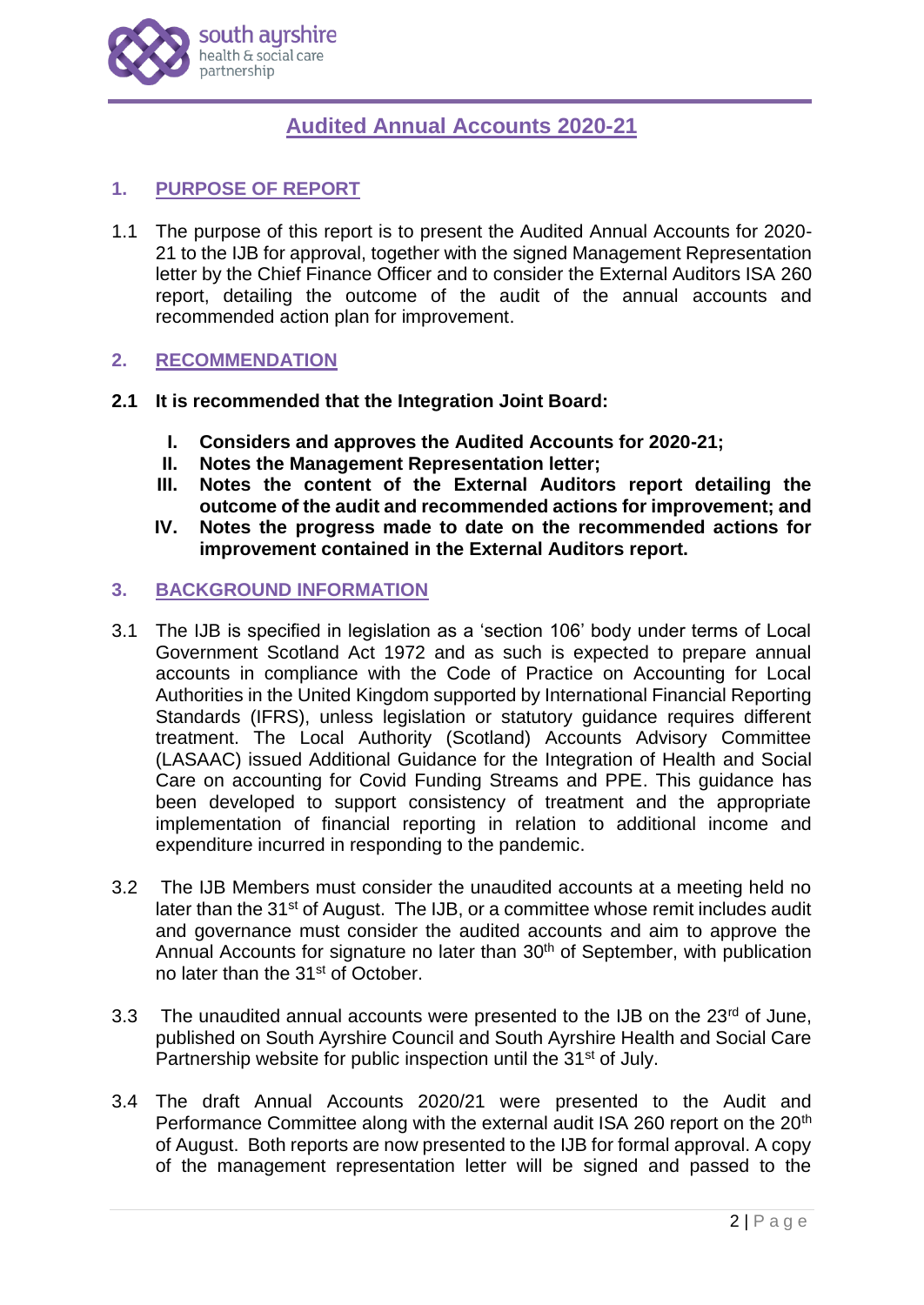

External Auditor following IJB approval of the Annual Accounts and is included as an appendix to this report.

# **4. REPORT**

- 4.1 The annual reports and accounts of the IJB have been prepared in accordance with the appropriate legislation and guidance and are presented at Appendix 1.
- 4.2 The external audit report published by Deloitte's refers to historic performance, and provides an action plan for 2021-22 along with progress against prior year actions.
- 4.3 Actions fully implemented during the year include improvements to budget monitoring reports to reflect a RAG status made against approved savings. Review and implementation of Reserves Strategy was completed as part of the budget setting process for 2021-22. Chief Officers group continued monitoring of progress against recommendations from previous Significant Case Review, the role of this Group is now viewed as routine performance monitoring. Governance arrangements were reviewed in year with specific documents updated and training provided.
- 4.4 Actions requiring further work during 2021-22 include review and update of Medium-Term Financial Plan, review and update of the Integration Scheme, full review of Learning Disability Strategy and work to be undertaken in linking the IJB budget with expected outcomes.

# **5. STRATEGIC CONTEXT**

- 5.1 The production and audit of the annual accounts is a statutory requirement.
- 5.2 The production of the annual accounts and management commentary contributes to the IJB strategic objective "to manage resources effectively, and make best use of our integrated capacity".

# **6. IMPLICATIONS**

#### **6.1 Financial Implications**

6.1.1The report explains the use of financial resources in 2020-21.

#### **6.2 Human Resource Implications**

6.2.1There are no Human Resource Implications within this report.

#### **6.3 Legal Implications**

6.3.1Production and audit of accounts is a statutory requirement.

#### **6.4 Equalities implications**

6.4.1There are no equalities implications within this report.

#### **6.5 Sustainability implications**

6.5.1There are no sustainability implications within this report.